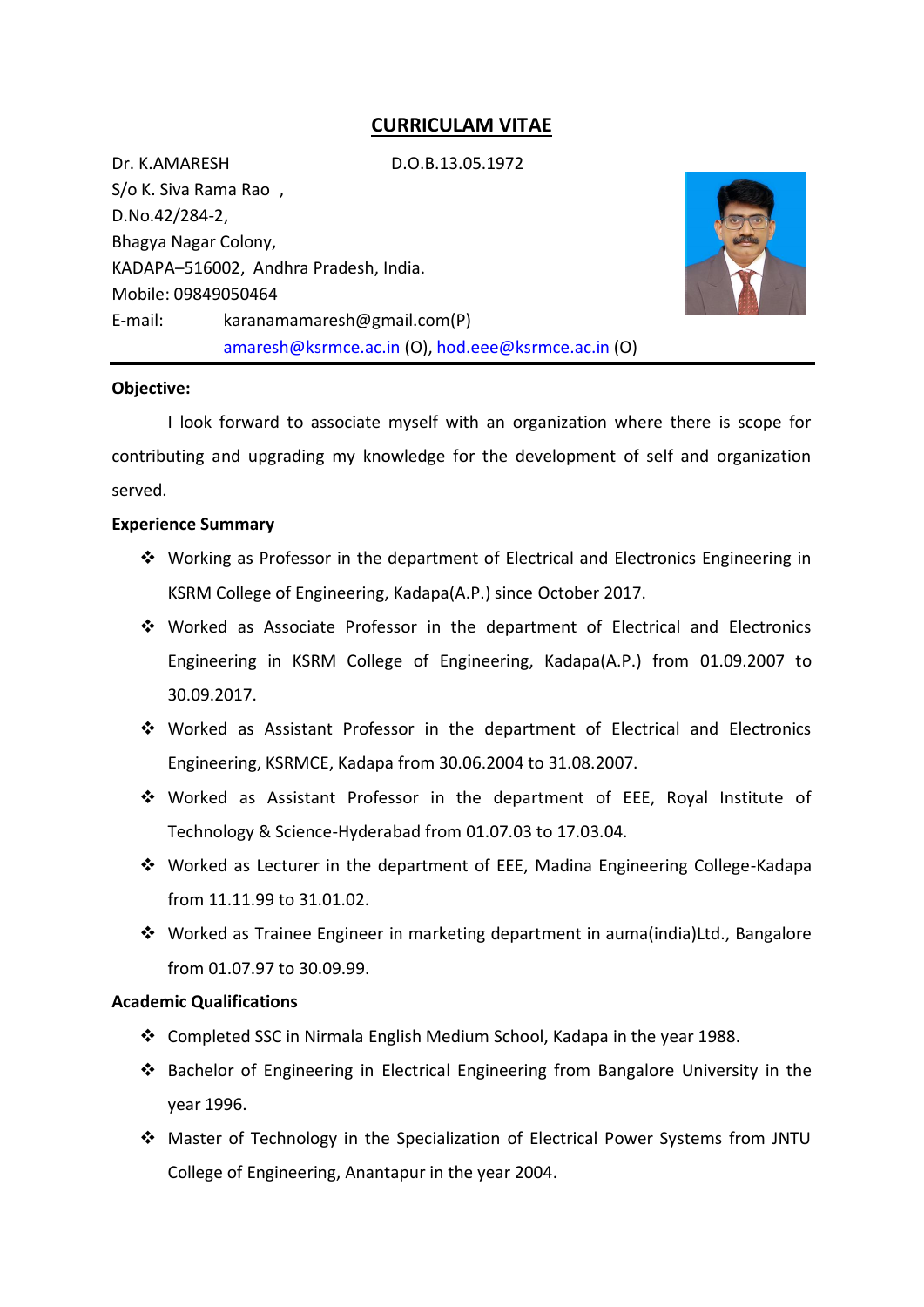- Completed Ph.D in Electrical Engineering from JNTUA, Ananthapuramu during May 2016.
- **Title of Thesis:** Certain Reliability Optimization Techniques for Radial Distribution Systems including Distributed Generation under the guidance of Dr. V. Sankar, Professor in Electrical Engineering, Director, Foreign Affairs and Alumni Matters.

## **Guidance Particulars**

- $\overline{\phantom{a}}$  B. Tech Projects 34
- $\textcolor{red}{\bullet}$  M.Tech Projects 16
- $\downarrow$  Ph. D Guidance 01 (Pursuing Part Time)

# **Conferences Attended**

# **National**

- 1. K. Swarnalatha, K. Amaresh presented a paper on "Optimal Location of Static var compensator in Power Systems using GA" in National Conference on Electrical Sciences organized by AITS - Rajampet during 7-8<sup>th</sup> September 2012.pp 1-5, ISBN 978-93-81583-72-2.
- 2. K. Geethika, K. Amaresh presented a paper in "Voltage Sag Analysis with Multiloop Controlled DVR" in National Conference on Electrical Sciences organized by AITS-Rajampet during 26th July 2014, pp 110-116, ISBN 978-93-83083-68-8.

# **International**

- 1. K. Amaresh, Dr. V. Sankar presented a paper on "Reliability Analysis of Composite Power Systems using Poisson's Distribution", in 2<sup>nd</sup> International Conference on Quality, Reliability and Information Technology held in Indian National Science Academy, New Delhi during December 18-20<sup>th</sup> 2003.
- 2. K. Amaresh, Dr. V. Sankar, Dr. S. Sivanagaraju presented a paper on " Minimization of Losses in Radial Distribution System by using HVDS", in IEEE International Conference on Power Electronics, Drives and Energy Systems (PEDES) for Industrial Growth held in IIT Delhi, New Delhi on December 12-15<sup>th</sup> 2006, placed in IEEE xplore (SCOPUS).
- 3. K. Amaresh, G. Venkata Lakshmi presented a paper on " Optimal Power Flow with TCSC using Genetic Algorithm", in IEEE International Conference on Power Electronics, Drives and Energy Systems (PEDES 2012) held in CPRI - Bangalore during 16-19<sup>th</sup> December 2012.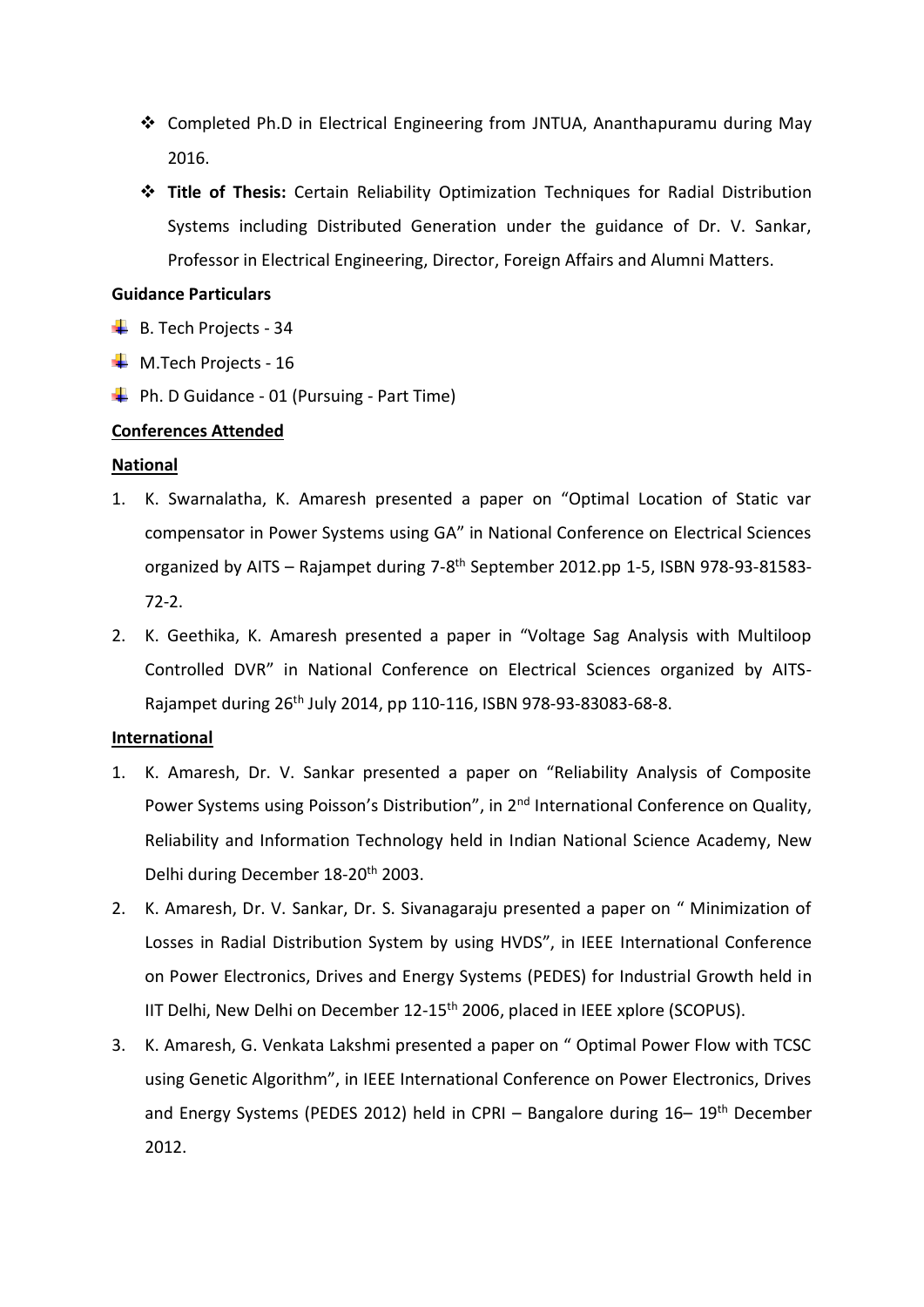- 4. K. Amaresh, Dr. V. Sankar presented a paper on "Modelling and Simulation of Wind Energy Conversion Systems Interconnected with Radial Distribution System" in International Conference on Recent Trends in Power, Control and Instrumentation Engineering (PCIE 2013) organized by ACEEE in Hyderabad during 8-9<sup>th</sup> November 2013.
- 5. K. Amaresh, N. Mallikarjuna presented a paper on "Utilization of UPQC in Micro Grid Distribution System with the use of Renewable Energy Sources" in 2<sup>nd</sup> International Conference on Innovations in Electrical and Electronics Engineering [ICIEEE-2015] held in Guru Nanak Institutions during 21-22<sup>nd</sup> August 2015, pp 273-280.

# **Journals Published**

## **National**

- 1. K. Amaresh and Dr. V. Sankar published paper on "Distribution System Reliability Assessment with DG" in i-managers journal on Power System Engineering, Vol.1, No. 3, August-October 2013, pp 1-7, ISSN 2321-7499 and UGC Approved Journal.
- 2. K. Amaresh and Dr. V. Sankar published paper on "Placement of DG in 33/11KV Radial Distribution System to minimize Power Losses, Improvement in Voltage Profile and Reliability using GA", The Journal of CPRI, Vol. 9, No. 3, September 2013, pp 329-334, ISSN 0973-0338 and Peer Reviewed Journal.

### **International**

- 1. K. Amaresh and Dr. V. Sankar published paper on "Placement of DG for Loss Reduction, Reliability and Voltage Improvement in Distribution Networks" in IJESR, Vol.3, Issue 5, May 2013, pp 2987-2992, ISSN 2277-2685, Impact Factor- 3.47and UGC Approved Journal.
- 2. B. Nirmala and K. Amaresh published paper on "Optimal Allocation of DG in Distribution System for Minimization of Losses and Voltage Profile Improvement using Load Flow Analysis" in IJESR, Vol. 3, Issue 8, August 2013, pp 4419-4425, ISSN 2277-2685, Impact Factor- 3.47 and UGC Approved Journal.
- 3. K. Amaresh and Dr. V. sankar published paper on "Modeling of Phot Voltaic System Interconnected with Radial Distribution System using MATLAB/SIMULINK" in IJEIT, Vol. 3, Issue 3, September 2013, pp 251-257, ISSN 2277-3754, Impact Factor – 4.017 and UGC Approved Journal.
- 4. K. Amaresh and Dr. V. Sankar published paper on "Optimization Approach for Location and Sizing of DG and Capacitor Bank for enhancement of Voltage Profile, Reliability and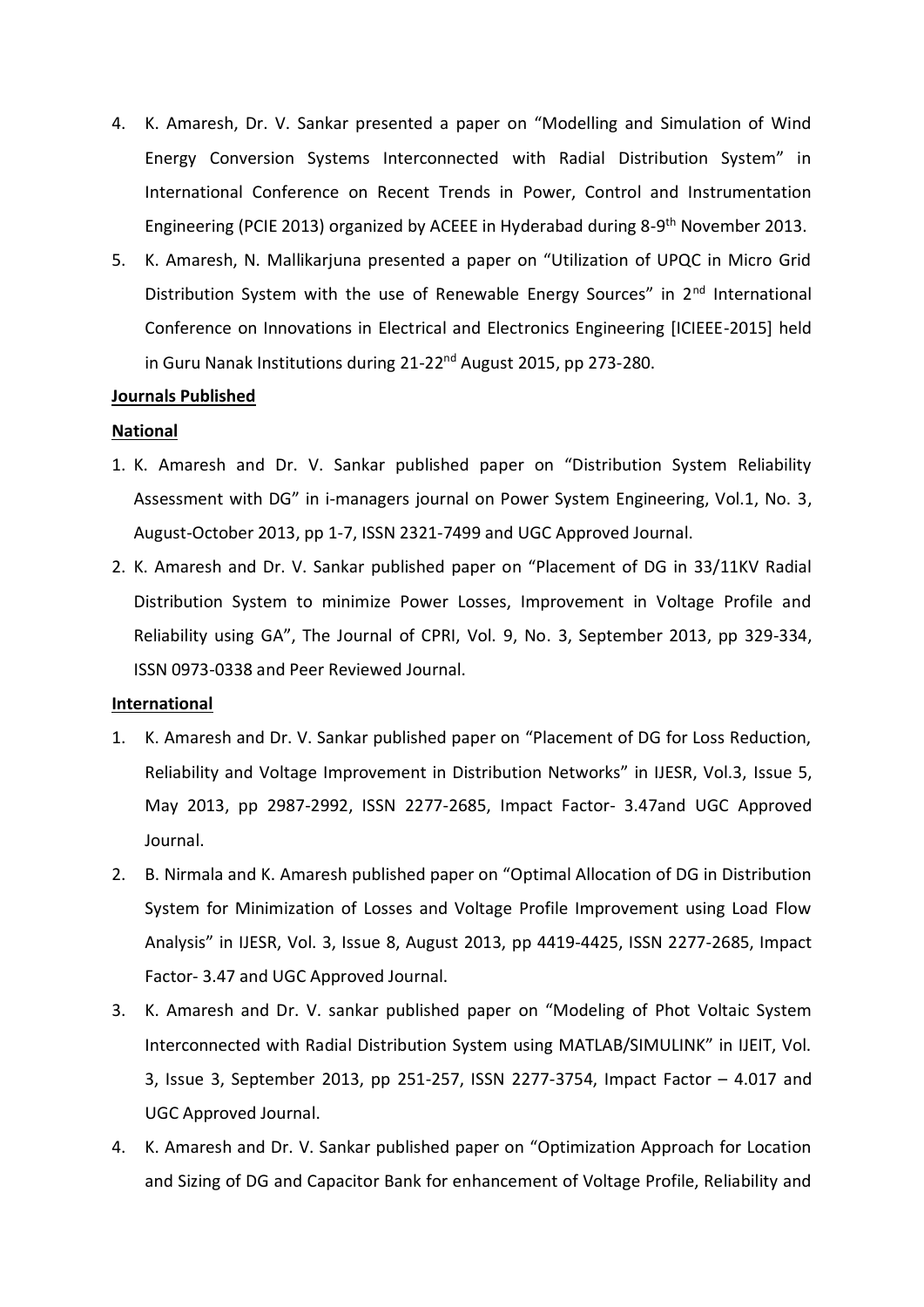Loss Minimization in RDS" in IJTES, Vol. 1, Issue 7, October 2013, pp 1185-1189, ISSN 2320-8007 and Impact Factor – 1.85.

- 5. K. Geethika and K. Amaresh published paper on "Fuzzy based Multiloop Controller for DVR in Distribution Systems" in IJSET, Vol. 3, Issue 11, November 2014, pp 1371-1374, ISSN 2348-4098 and Impact factor –5.16.
- 6. A. Maneesha and K, Amaresh published paper on "Fault Current Interruption by the Dynamic Voltage Restorer based on Fuzzy Logic Controller" in IJPES, Vol. 5, Issue 4, September 2015, pp 264-273, Impact Factor – 4.825.
- 7. N. Mallikarjuna and K. Amaresh published paper on "Implementation of UPQC in Micro Grid Application with Renewable Energy Resources", in IJSETR, Vol. 4, Issue 36, September 2015, pp 7734-7739, ISSN 2278-7798 and Impact Factor – 3.59.
- 8. K. VeeraKarthik and Dr. K. Amaresh published paper on "ANN Control based Micro Grid Frequency and Voltage Deviation Reduction with Attached Storage System" in AIJREAS, Vol. 1, Issue 7, July 2016, pp 39-44, ISSN 2455-6300 and UGC Approved Journal.
- 9. K. Subramanyam and Dr. K. Amaresh published paper on "Modeling of Unbalanced Radial Distribution System", in AIJREAS, Vol. 1, Issue 7, July 2016, pp 25-30, ISSN 2455- 6300 and UGC Approved Journal.
- 10. V. Uma Devi and Dr. K. Amaresh published paper on "Smart Grid Control in Distributed Generation by using matrix Converter" in IJSETR, Vol. 6, Issue 14, April 2017, pp 2726- 2732, ISSN 2278-7798 and Impact Factor – 3.59.
- 11. A. Swetha and Dr. K. Amaresh published paper on "Micro-grid based Energy Generation System with Brushless Generators", in IJR, Vol.7, Issue 8, August 2018, pp 19-24, ISSN 2236-6124 and UGC Approved Journal with Impact Factor – 5.7.
- 12. R. Jaya Lakshmi and Dr. K. Amaresh published paper on "Modeling and Control of Voltage Controlled DSTATCOM in Low Voltage Distribution Grids", in IJR, Vol. 3, Issue 4, April 2019, pp 2728 - 2734, ISSN 2236-6124 and UGC Approved Journal with Impact Factor  $-5.7$ .
- 13. G. Venkata Suresh Babu, T. Mariprasath, S. Khadervali, C. Harshavardhan Reddy and K. Amaresh published a paper on "Autonomous Load Sharing Technique in Solar Photovoltaic System based DC Microgrid" in International Journal of Ambient Energy, Taylor & Francis Group, January 2020, pp 1-9, SCI Journal.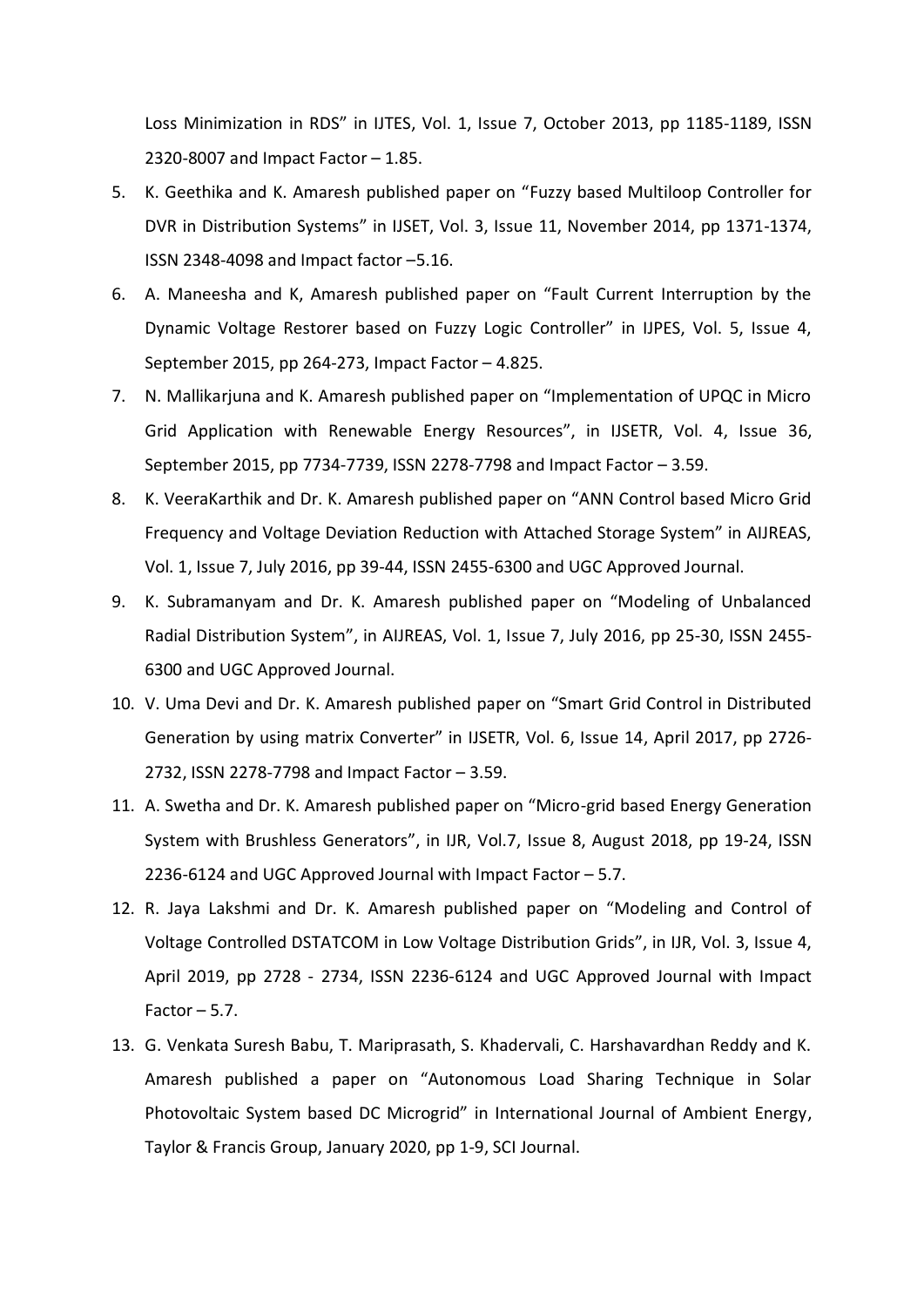- 14. Dr. K. Amaresh, Dr. T. Mariprasath, M. Bhaskar Reddy and M. Saleha Tabassum published a paper on "Modeling and Analysis of Environmental Impact on Solar PV using MATLAB/Simulink ", in Test Engineering & Management Journal, Vol. 82, January 2020, pp 11439-11443, ISSN: 0193-4120, Scopus Indexed Journal.
- 15. Dr. T. Mariprasath, Dr. V. Kirubakaran, Dr. M. Sreedhar and Dr. K. Amaresh published a paper on "An experimental study on Spectroscopic Analysis of Alternating Liquid Dielectrics for Transformer", in Electrical Engineering – Springer, ISSN 0948-7921, October 2020. (SCI Journal)

#### **Workshops Attended**

- 1. Three day National Workshop conducted by Department of Electrical Engineering, JNTUCE(A), Anantapur on "Distribution & Automation-Recent Trends(DART-2005)" during 28-30<sup>th</sup> October 2005.
- 2. One day International Workshop on "Power Electronics, Drives and Energy Systems" conducted by IIT Delhi, New Delhi on 12<sup>th</sup> December 2006.
- 3. Two day national workshop under TEQIP conducted by Dept. of EEE and Mathematics in JNTUCE(A), Anantapur on " Intelligent Techniques and their Applications in Engineering" during 14-15<sup>th</sup> February 2007.
- 4. Two day Training Programme on "PSIM & SKM Power Tools Software Packages" under TEQIP conducted by Dept. of EEE in JNTUCE(A), Anantapur on  $31<sup>st</sup>$  Aug to  $1<sup>st</sup>$  Sep 2007.
- 5. Two Day National Workshop on "Power Quality" under TEQIP conducted by Dept. of EEE, University College of Engineering(A), Osmania University, Hyderabad during 28-29th September 2007.
- 6. Three day National Workshop on "Intelligent FACTS Controllers" under TEQIP conducted by Dept. of Electrical Engg. National Institute of Technology, Warangal during  $02-04^{\text{th}}$  June 2008.
- 7. MHRD Sponsored Refresher Course on " Neural Network & Fuzzy Logic Applications to Power System Deregulation", conducted by Dept. of Electrical Engineering, National Institute of Technology, Warangal during 02-14th June 2008.
- 8. Two day National Workshop on "Awareness on Indian Electricity Act", conducted by Department of Electrical Engineering, JNTUCE(A), Anantapur during 12-13th September 2008.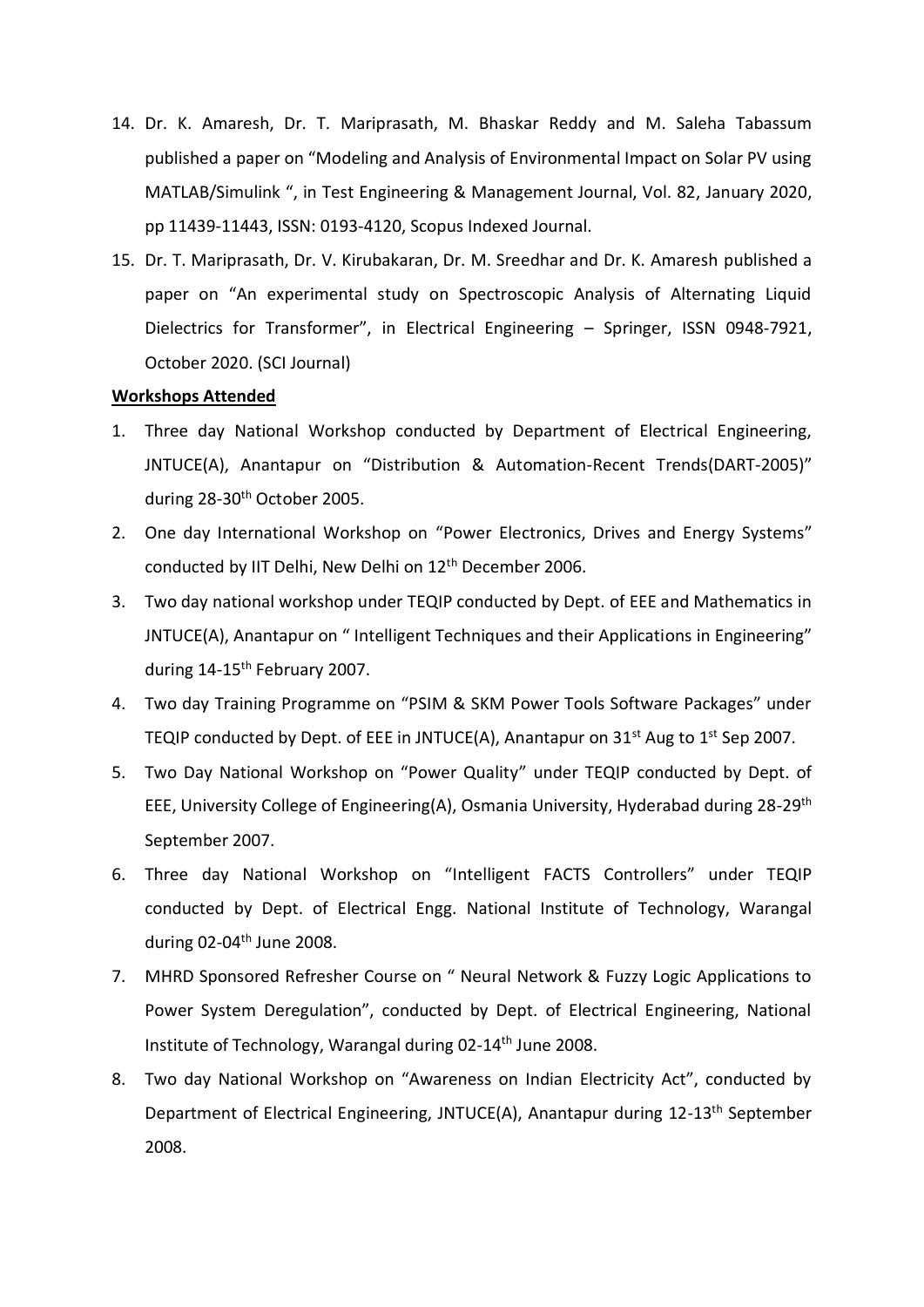- 9. Short term Course on "Analysis of Modern Power Systems", conducted by AICTE New Delhi under QIP Programme in IISC, Bangalore during 16-20<sup>th</sup> March 2009.
- 10. Continuing Education Programme on "Operation of Restructured Power Systems", conducted by NIT, Warangal during 11-15<sup>th</sup> February 2013.
- 11. Two day Workshop on " Initiatives for Quality Improvement in Engineering Education", conducted by SVU College of Engineering, Tirupati during 15-16<sup>th</sup> November 2014.
- 12. One day Workshop on "Awareness on Washington Accord for Outcome based Education" conducted by JNTU Anantapur, Anantapuramu during 04<sup>th</sup> August 2014.
- 13. One day Workshop on "Awareness on Power Systems Simulation Analysis using Mi Power Software", conducted by JNTU Anantapur, Anatapuramu during 22<sup>nd</sup> September 2015.
- 14. One day Workshop on "Wind Energy Conversion System", conducted by AP RUSA in JNTU Anatapur, Anantapuramu during 20<sup>th</sup> April 2016.
- 15. A Five Day Continuing Education Program on "Research, Simulation and Analysis of Modern Power System Issues" conducted by NIT- Warangal during 05-09<sup>th</sup> November 2018.
- 16. A Two Day Workshop on "Pedagogical Skills for Outcome based Education" conducted by JNTUA College of Engineering, Ananthapuramu during November 16-17<sup>th</sup> 2018.
- 17. A Five Day Training Program on "NBA Accreditation In ICT(Online) Mode" Conducted by NITTTR Kolkata at KSRMCE, Kadapa from 22-4-2019 to 26-4-2019.
- 18. A Five day Short Term Training Program (STTP) on "Control and Automation" conducted by NITTTR, Kolkata during 18.11.19 - 22.11.19 through ICT mode.
- 19. Dr. K. Amaresh, Sri K. Kalyan Kumar, Sri N. Sidhik and Kum. A. Jyothirmayi attended a webinar on "Sub-station Automation System" on 17.05.2020 organised by IEEE Power Energy Society & Industry Applications Society Joint Student Branch Chapter of Amrita School of Engineering -Bangalore.
- 20. Participated in One Week Online FDP on "Teaching, Learning & Assessment Strategies" conducted by IEEE Educational Society Chapter, Hyderabad Section from 18.05.2020 to 23.05.2020.
- 21. Dr. K. Amaresh participated in webinar on "Leveraging Technology on Education", conducted by Mc Graw Hill, India on 01.05.2020.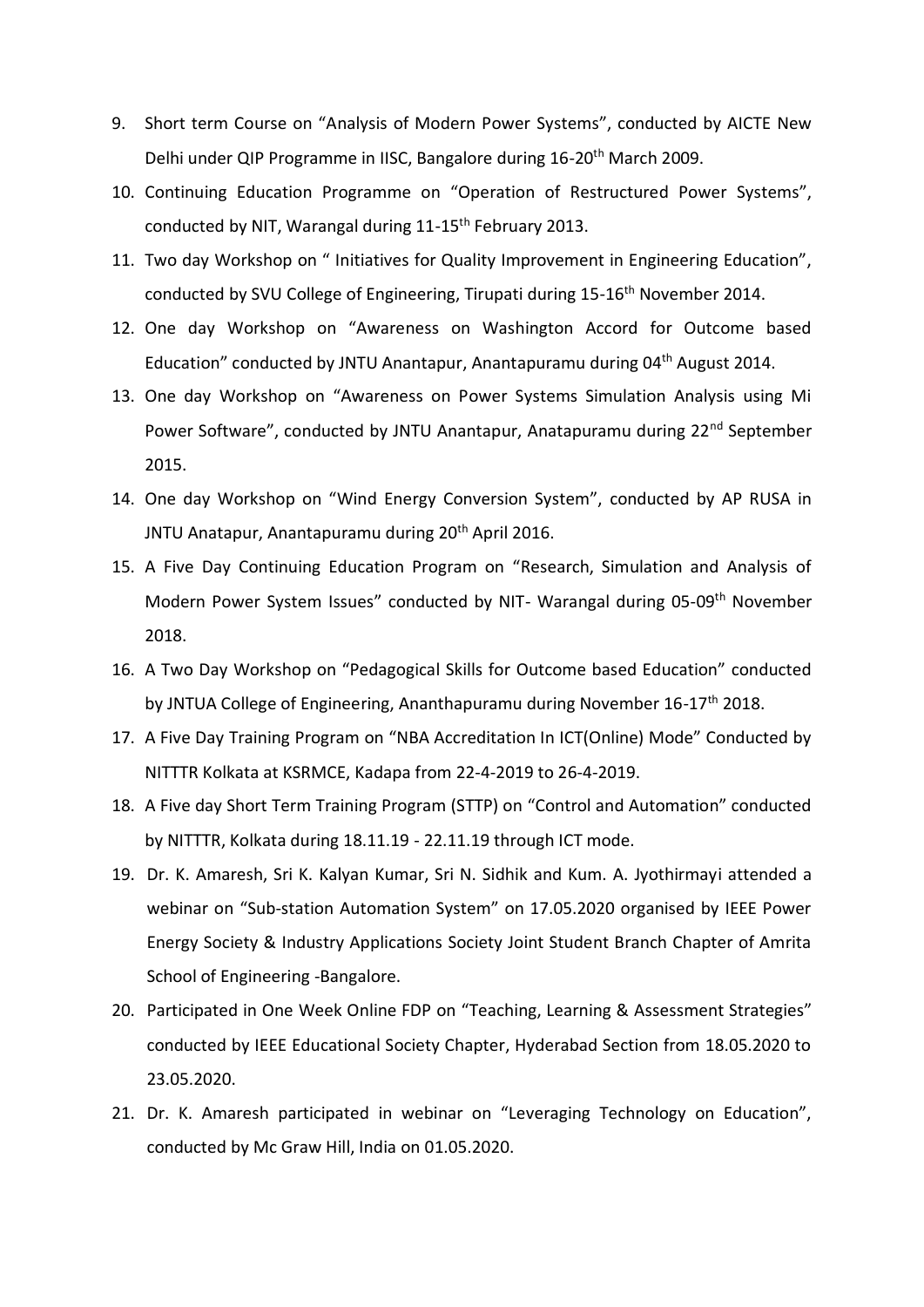- 22. Dr. K. Amaresh participated in webinar on "Introduction to Electric Vehicles" organised by IEEE Power & Energy Society, IEEE Kerala Section, Kongu Engineering College on 13.04.2020.
- 23. Dr. K. Amaresh participated in webinar on "COVID-19 impact on Indian electricity grid operations and the pan India lights out event of 5th April 2020", conducted by PES India Chapter Council, PICC, IEEE Hyderabad Section on 29.04.2020.
- 24. Dr. K. Amaresh Participated in Five Day IEEE KEC Webinar Series conducted by Kongu Engineering College from 04.04.2020 to 08.05.2020.

## **Guest Lectures**

- Delivered a Technical Talk on "Short Circuit Studies in Power System Analysis" at Institute of Engineers (INDIA), Kadapa Local Centre, Kadapa on 11<sup>th</sup> February 2012.
- Delivered Technical Talk for two days on "Reliability Engineering and Applications to Power Systems" at Guru Nanak Institutions, Hyderabad on 3-4<sup>th</sup> December 2012.
- Delivered a Technical Talk on "Skill Development for Young Engineers to Reform Core Sector: Vision 2025" at Institute of Engineers (INDIA), Kadapa Local Centre, Kadapa on 15<sup>th</sup> September 2016.

### **Skilled Courses**

- Successfully completed "Electrical Power Systems" and "Solar Systems" courses through Coursera.
- Successfully completed Six Weeks course on "Online Teaching Methods" conducted by IUCEE with percentage of 83.33%.

### **Professional Memberships**

- AMIE Member with Membership No. AM092822-7
- ISTE Life Member with Membership No. LM 42520
- Professional member in IEEE with Membership No. 94574162
- IAENG Member with Membership No. 206562

# **Text Book**

 Published a Text Book with title "Distribution System Reliability Analysis using Distributed Generation" in LAP LAMBERT Academic Publishing with ISBN No. 978-3-330- 01011-6 in the year 2016.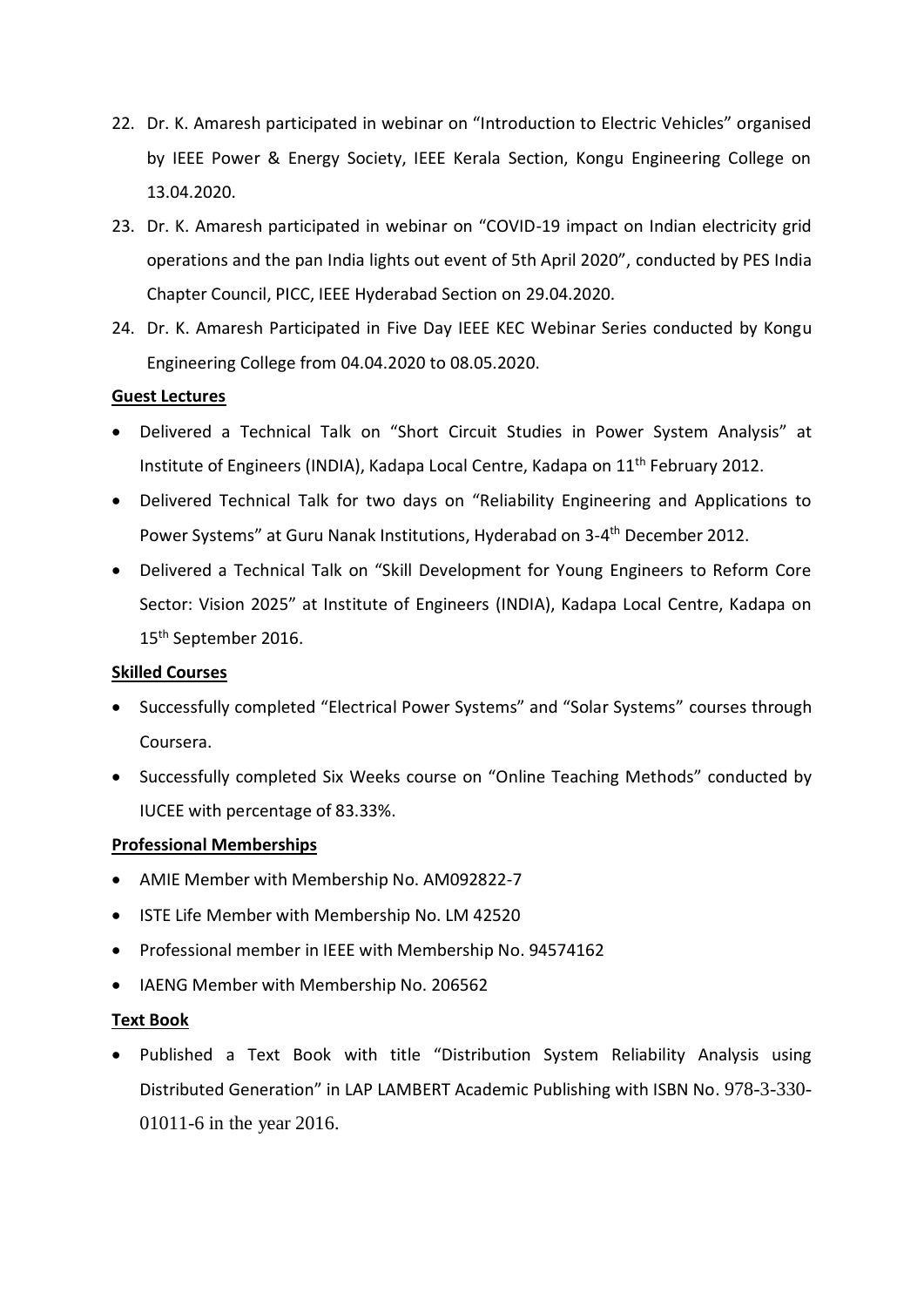# **Award**

- Received "Teaching & Research Excellence" award from the prestigious IRDP group of Journals for the year 2018.
- Dr. K. Amaresh received "Best Researcher Award", in the International Scientist Awards on Engineering, Science and Medicine, conducted on 06 & 07-Feb-2021, organized by VDGOOD Professional Association, Coimbatore, India.
- Dr. K. Amaresh received "Innovative Research & Dedicated Excellent Professional Achievement Award", from The Innovative Global Scientific Researchers Educationalist-Professionals & Journalist Awards & Fellowship Honours Convocation 2020-21, Chennai held on 21.02.2021.

# **Patent**

 Dr. K. Amaresh published a patent with Application No. 202041055437-A on "System and a method for an Intelligent/ Automatic Tuning of Power Converter of Electric Vehicle for Charging the Battery Thereof", published on 25.12.2020.

# **Administration Service**

- Design of curriculum for the academic Years R08, R09 UG students under SV University, Tirupati.
- Design of curriculum for the academic Years R14, R15 and R18 regulations under Autonomous for both UG and PG Students
- Worked as Department Placement Coordinator in Placement cell for Three years (2006- 2009).
- Worked as a convener, College Time Table from 2009 to 2016.
- Worked as Dean -Admissions for two academic Years from 2016-2018.
- Acting as Academic Council Member and Chairman BOS from the department.
- Acting as Secretary for both IEI & ISTE Chapters in the college and conducting different events under the banner.
- Active participation in various committees like NBA, NAAC, AICTE, University Affiliations and Autonomous.
- Acting as **Head of the department** from 05.02.2019.
- Acting as Student Branch Counselor, IEEE.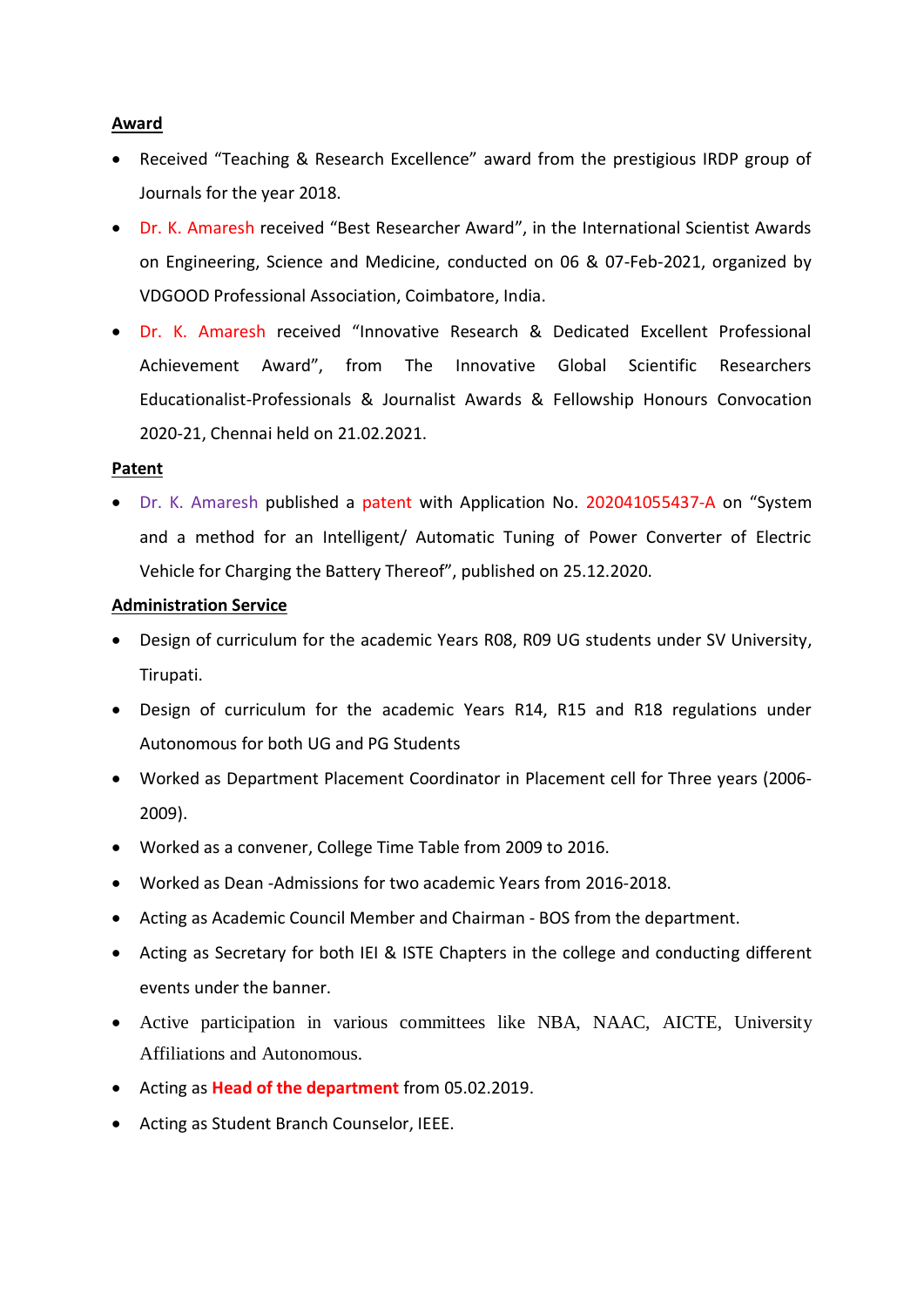# **Co-curricular Activities**

- Organized two National Level Conferences for Students during the academic years 2006 and 2007.
- Organized one day National Workshop on "Power System Operation, control & Stability" in the year 2009.
- Organized Two Days Workshop on "Electrical Design Engineering", in association with Innovians Technologies during 16-17<sup>th</sup> August 2018.
- Organized One Day workshop on "AI Techniques and Simulation to Power systems" conducted on 14.09.2018.
- Organized three day student level workshop on "PCB Design" in association with Skyfi Labs under ISTE banner during 18.03.19 to 20.03.19.
- Conducted Twenty Technical Programs such as Faculty Development Programs, Two Day, Three-Day Workshops and Webinars in the lockdown period from April 2020 – August 2020 as a Department Head and also as IEEE Student Branch Counselor.

# **Extra-curricular Activities**

- Organized many activities like Aptitude test, Debate, Group Discussions, Extempore, DUMBC, Sell out, Technical and General Quiz etc for 2<sup>nd</sup>, 3<sup>rd</sup> and 4<sup>th</sup> B. Tech Students under the department association named as Electrical Club.
- Member of College Cultural Club and coordinator for Electrical Club.
- Organized Successfully the Scintillation Program as a part of silver jubilee celebrations in the college during the year 2006.
- Contributed services to Sramadhan Programs conducted by NSS Unit in the college and orphanage programs outside the college.

# **Other responsibilities in Carrier**

- Worked as Committee Member during 2006-07 and 2007-08 for Electrical Engineering Division in the Institute of Engineers (India), Kadapa Local Centre, Kadapa, Andhra Pradesh.
- Review of Two Text Books of Circuit Theory and Network by Sudhakar&Shyam Mohan by TMH Publications and other Author name not revealed.
- Review of a Text Book of Fundamental of Electrical Circuits by Edward Huges by TMH Publications.